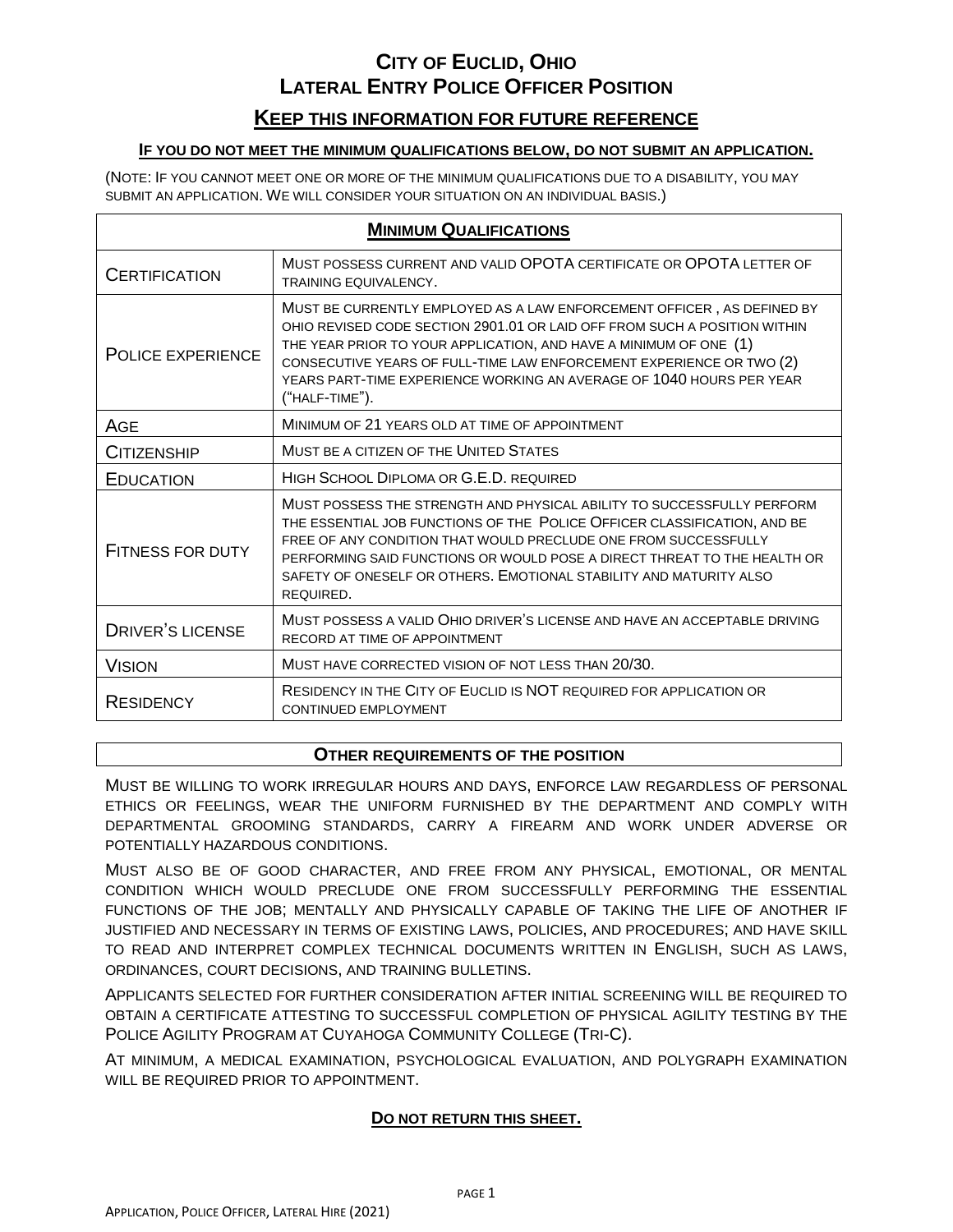#### **ANY OF THE FOLLOWING DISQUALIFY A CANDIDATE FROM CONSIDERATION:**

- ANY FELONY CONVICTION.
- ANY DRIVER'S LICENSE SUSPENSION WITHIN THE PAST 24 MONTHS.
- ANY DISHONORABLE, GENERAL, OR OTHER THAN HONORABLE DISCHARGE FROM ANY BRANCH OF THE ARMED FORCES.
- ON PROBATION OR PAROLE WITH ANY CITY, COUNTY, STATE OR FEDERAL AGENCY FOR ANY OFFENSE.
- USED, TRIED, TASTED, EXPERIMENTED WITH, DELIVERED, SOLD OR POSSESSED ANY ILLEGAL CONTROLLED SUBSTANCE THAT WOULD CONSTITUTE A VIOLATION OF OHIO REVISED CODE WITHIN THREE (3) YEARS PRIOR TO APPLICATION.
- ANY CONVICTION FOR THE TRAFFIC OFFENSES OF VEHICULAR HOMICIDE OR FLEEING AND ELUDING AS DEFINED BY OHIO OR OTHER SIMILAR STATE OR MUNICIPAL LAWS REGARDLESS OF LAW TITLES.
- ANY CONVICTION OF ANY OFFENSES INVOLVING FALSIFICATION, DISRESPECT FOR LAW ENFORCEMENT OFFICIALS, CRIMES OF AN AGGRAVATED NATURE, SEX OFFENSES, DOMESTIC VIOLENCE, OR CRIMES AGAINST CHILDREN.
- REFUSAL TO SUBMIT TO A POLYGRAPH EXAMINATION.
- CURRENTLY UNDER ACTIVE INVESTIGATION BY FEDERAL, STATE, COUNTY OR LOCAL AUTHORITIES OR OTHER LAW ENFORCEMENT AGENCIES.
- FAILURE OR REFUSAL TO SUCCESSFULLY COMPLETE ANY AND ALL PORTIONS OF THE HIRING PROCESS.

#### **ANY OF THE FOLLOWING MAY CAUSE REMOVAL OF THE APPLICANT FROM THE HIRING PROCESS:**

- MISDEMEANOR CONVICTION (OTHER THAN MINOR TRAFFIC VIOLATIONS) WITHIN THE PAST FIVE (5) YEARS.
- CONVICTION OF ANY CRIMES NOT LISTED HEREIN.
- TERMINATION FOR CAUSE FROM ANOTHER PUBLIC SAFETY AGENCY.
- RELEASE FROM ANOTHER PUBLIC SAFETY AGENCY DURING PROBATIONARY PERIOD.
- TWO OR MORE CONVICTIONS FOR DRIVING UNDER THE INFLUENCE, OR ONE CONVICTION WITHIN FIVE (5) YEARS OF THE APPLICATION DATE.
- DRIVING RECORD THAT INDICATES A PATTERN OF UNSAFE DRIVING.
- DISCIPLINARY HISTORY INDICATING A PATTERN OF NEGATIVE WORK PERFORMANCE AT PAST EMPLOYERS.
- UNDETECTED CRIMINAL ACTS.

IF DURING THE HIRING PROCESS ONE OR MORE OF THE ABOVE LISTED FACTORS BECOMES APPLICABLE TO AN APPLICANT, SUCH AS THE APPLICANT IS ARRESTED, TAKEN INTO CUSTODY, DETAINED FOR INVESTIGATION, CHARGED WITH A CRIME OR DECLARES BANKRUPTCY, THE APPLICANT MUST IMMEDIATELY NOTIFY THE RECRUITING CONTACT OR BACKGROUND INVESTIGATOR CONDUCTING THE APPLICANT'S BACKGROUND INVESTIGATION.

APPLICANTS MUST ANSWER TRUTHFULLY AND FULLY ALL QUESTIONS ASKED OF THEM. ANY MISREPRESENTATION OR OMISSION OF ANY MATERIAL FACT ON THE APPLICATION; DURING THE BACKGROUND INVESTIGATION; OR IN ANY PHASE OF THE SELECTION PROCESS SHALL DISQUALIFY THE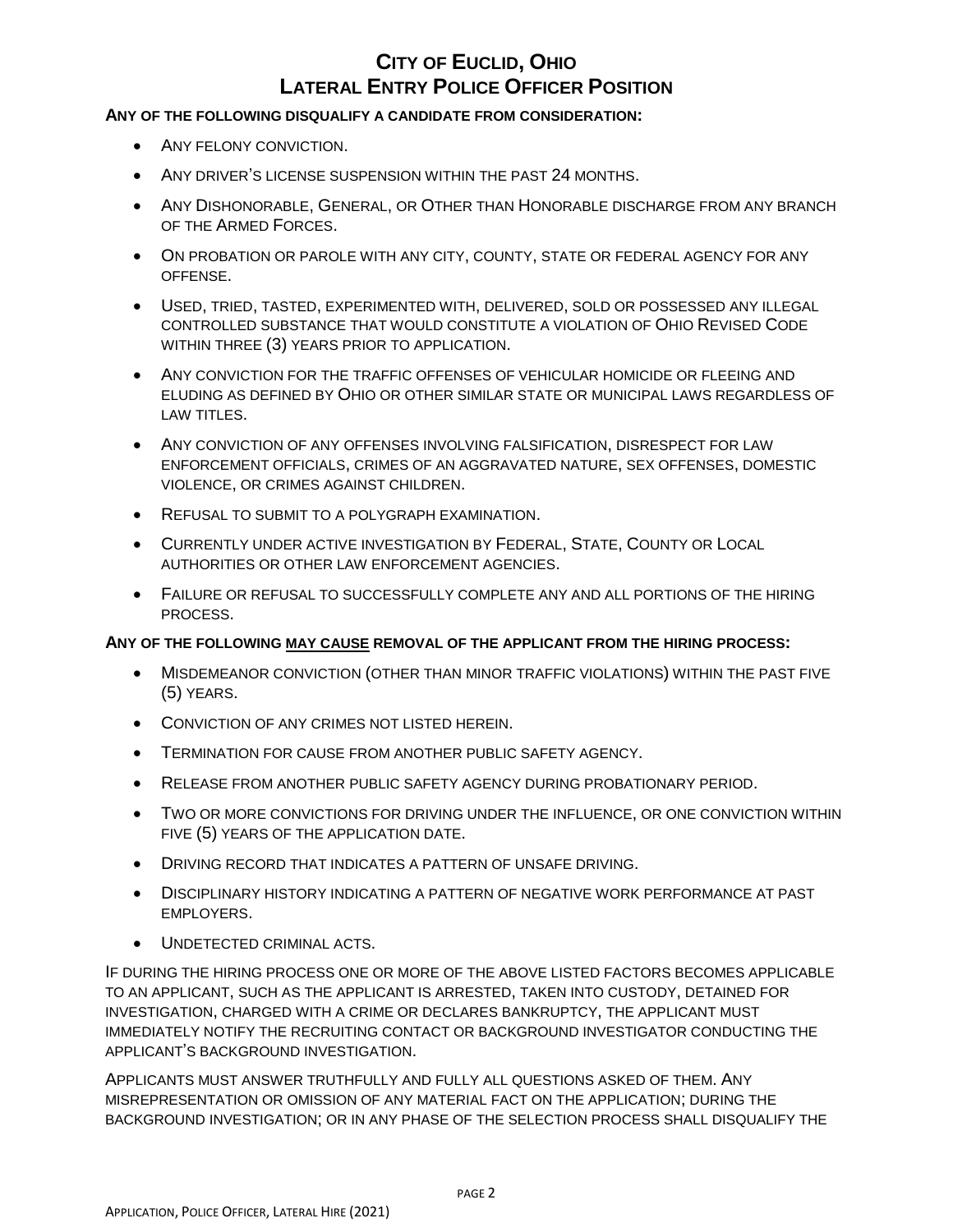APPLICANT. IF AN INVESTIGATION DISCLOSES A WILLFUL MISREPRESENTATION, OMISSION, OR FALSIFICATION, THE APPLICATION WILL BE REJECTED.

### **INFORMATION AND INSTRUCTIONS**

IF YOU MEET THE MINIMUM QUALIFICATIONS, CAREFULLY READ AND COMPLY WITH THE FOLLOWING INSTRUCTIONS:

READ AND FOLLOW ALL INSTRUCTIONS ON EACH PAGE.

PRINT OR TYPE ALL RESPONSES CLEARLY AND LEGIBLY.

COMPLETE ALL INFORMATION REQUESTED IN THE APPLICATION PACKET. MAKE SURE RESPONSES ARE AS COMPLETE AND DETAILED AS POSSIBLE. USE EXTRA PAPER AS NEEDED. INCLUDE YOUR NAME, THE DATE, AND THE POSITION YOU ARE APPLYING FOR ON ALL EXTRA PAGES. THE INFORMATION YOU PROVIDE WILL HELP US DETERMINE THE EXTENT OF YOUR QUALIFICATIONS.

PAGES 5 THROUGH 7, INCLUSIVE, OF THIS PACKET MUST BE RETURNED TO THE EUCLID POLICE DEPARTMENT. THE AFFIDAVIT ON PAGE 7 MUST BE NOTARIZED.

ATTACH YOUR RÉSUMÉ AND ANY OTHER INFORMATION YOU THINK RELEVANT TO OUR CONSIDERATION OF YOUR APPLICATION. **WRITE YOUR INITIALS AT THE BOTTOM RIGHT CORNER OF ANY DOCUMENT YOU ATTACH.**

ALL INFORMATION INCLUDED WITH THE APPLICATION PACKET IS SUBJECT TO VERIFICATION THROUGH INTERVIEW(S), BACKGROUND INVESTIGATION, REFERENCE CHECK, AND POLYGRAPH EXAMINATION. **SUBMISSION OF FALSE INFORMATION WILL RESULT IN DISQUALIFICATION FROM THE APPLICATION PROCESS, ELIGIBILITY LIST, APPOINTMENT, AND/OR EMPLOYMENT IF DISCOVERY OF FALSIFICATION OCCURS AFTER APPOINTMENT.**

IF YOU CHANGE RESIDENCE ADDRESS OR TELEPHONE NUMBER AT ANY STAGE OF THE APPLICATION PROCESS YOU MUST IMMEDIATELY NOTIFY THE EUCLID POLICE DEPARTMENT. THE EUCLID POLICE DEPARTMENT ASSUMES NO RESPONSIBILITY FOR LOCATING CANDIDATES WHO HAVE CHANGED THEIR CONTACT INFORMATION.

INQUIRIES OR ASSISTANCE REGARDING THESE INSTRUCTIONS OR ANY OTHER MATTER RAISED HEREIN SHOULD BE DIRECTED TO CAPT. MIKE JANSON AT (216) 289-8431.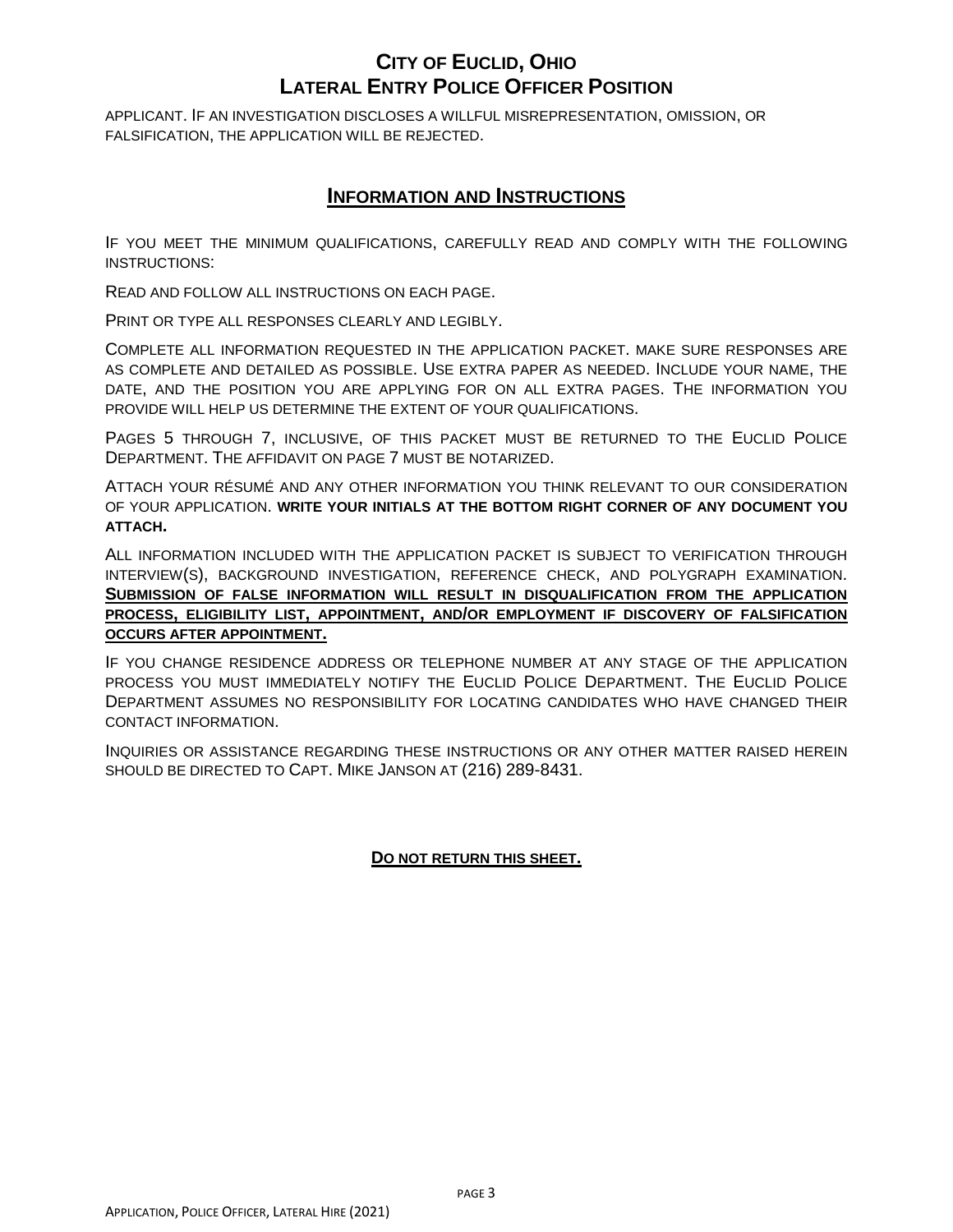# **APPLICATION PROCESS**

| <b>APPLICATION PERIOD</b>                 | APPLICATION PACKETS OF LATERAL ENTRY POLICE OFFICERS WILL BE<br>AVAILABLE IMMEDIATELY AT THE POLICE STATION AND ONLINE.                                                               |  |  |  |  |
|-------------------------------------------|---------------------------------------------------------------------------------------------------------------------------------------------------------------------------------------|--|--|--|--|
|                                           | BEGINNING ON THE ABOVE DATE, YOU CAN:                                                                                                                                                 |  |  |  |  |
| <b>OBTAINING AN</b><br>APPLICATION PACKET | 1. DOWNLOAD THE APPLICATION PACKET AT WWW.EUCLIDPD.ORG (CLICK ON<br>THE RECRUITMENT TAB) OR WWW.CITYOFEUCLID.COM (CLICK ON THE<br>"LATERAL POLICE OFFICER" LINK), OR                  |  |  |  |  |
|                                           | 2. PICK UP AN APPLICATION PACKET AT THE CITY OF EUCLID POLICE<br>DEPARTMENT, 545 EAST 222 <sup>ND</sup> STREET, EUCLID, OHIO, 44123, AT ANY<br>TIME PRIOR TO THE SUBMISSION DEADLINE. |  |  |  |  |
| <b>DEADLINES FOR</b>                      | APPLICATIONS MAY BE SUBMITTED BEGINNING MONDAY, MARCH 22, 2021 AT                                                                                                                     |  |  |  |  |
| <b>RETURNING</b>                          | $8:00$ AM.                                                                                                                                                                            |  |  |  |  |
| <b>APPLICATION</b>                        | APPLICATIONS LACKING ALL REQUIRED MATERIALS WILL NOT BE CONSIDERED.                                                                                                                   |  |  |  |  |
|                                           | YOU MAY SUBMIT YOUR APPLICATION PACKET IN THREE WAYS:                                                                                                                                 |  |  |  |  |
| <b>WHERE TO RETURN</b>                    | 1. YOU MAY SUBMIT YOUR APPLICATION MATERIALS IN PERSON AT THE<br>CITY OF EUCLID POLICE DEPARTMENT, 545 EAST 222ND STREET,<br>EUCLID, OHIO, 44123, OR                                  |  |  |  |  |
| <b>APPLICATION</b><br><b>MATERIALS</b>    | 2. YOU MAY SUBMIT YOUR APPLICATION BY MAIL TO THE CITY OF EUCLID<br>POLICE DEPARTMENT, 545 EAST 222ND STREET, EUCLID, OHIO,<br>44123, "ATTN: CAPT. MIKE JANSON."                      |  |  |  |  |
|                                           | 3. YOU MAY EMAIL A SCANNED, COMPLETED (INCLUDING REQUIRED<br>NOTARIZATION) APPLICATION TO MJANSON @EUCLIDPD.ORG.                                                                      |  |  |  |  |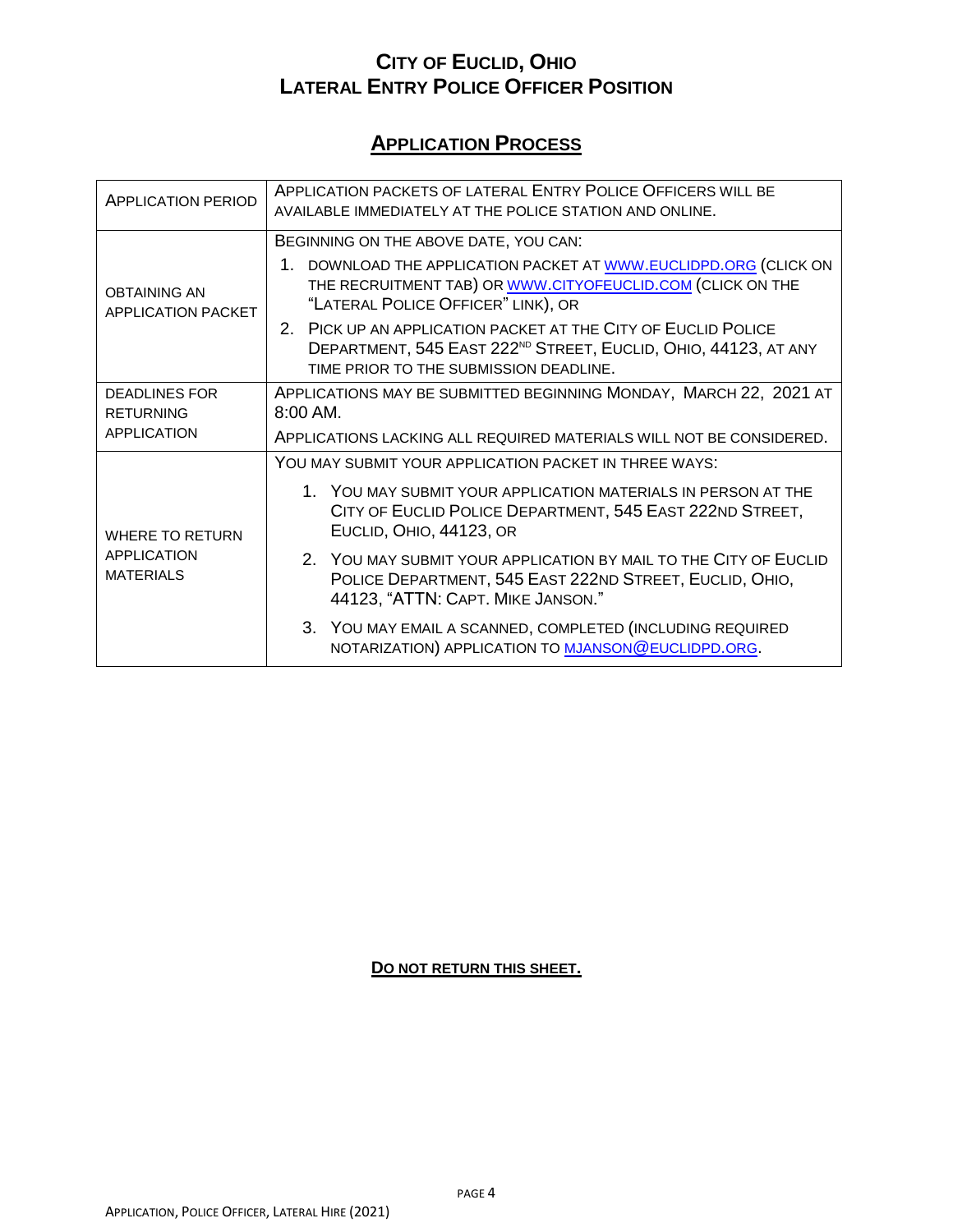# **CITY OF EUCLID, OHIO LATERAL ENTRY POLICE OFFICER POSITION RETURN OF APPLICATION MATERIALS CHECKLIST**

### **DIRECTIONS**

USE THIS CHECKLIST TO ENSURE YOU RETURN ALL REQUIRED ITEMS TO THE CITY OF EUCLID POLICE DEPARTMENT, 545 EAST 222<sup>ND</sup> STREET, EUCLID, OHIO, 44123.

IT IS NOT NECESSARY THAT THIS FORM BE RETURNED. IT IS PROVIDED SOLELY FOR YOUR CONVENIENCE.

| <b>EMPLOYMENT APPLICATION (FURTHER DETAILED INFORMATION WILL BE</b>                   |
|---------------------------------------------------------------------------------------|
| REQUIRED OF APPLICANTS SELECTED FOR FURTHER CONSIDERATION<br>AFTER INITIAL SCREENING) |
| <b>DOCUMENT CERTIFICATION FORM (WITH ATTACHMENTS)</b>                                 |
| <b>LATERAL ENTRY POLICE OFFICER AFFIDAVIT</b>                                         |
| <b>RÉSUMÉ</b>                                                                         |
| EQUAL EMPLOYMENT OPPORTUNITY (EEO) SURVEY (OPTIONAL)                                  |

TRI-C PHYSICAL AGILITY CERTIFICATE (SEE BELOW)\*\*\*\*

\*\*\*\* YOU MAY SUBMIT THIS CERTIFICATE WITH YOUR APPLICATION PACKET IF IT WAS OBTAINED WITHIN THE LAST YEAR. THIS CERTIFICATE WILL ONLY BE REQUIRED OF THOSE OFFICERS SELECTED FOR FURTHER CONSIDERATION. THE EUCLID POLICE DEPARTMENT RESERVES THE RIGHT TO REQUIRE THAT APPLICANTS OBTAIN THIS CERTIFICATE PRIOR TO APPOINTMENT REGARDLESS OF THE DATE OF COMPLETION SHOWN ON ANY CERTIFICATE SUBMITTED WITH THIS APPLICATION. **PLEASE NOTE THAT TRI-C CONDUCTS THIS ASSESSMENT ON A LIMITED SCHEDULE AND ACT ACCORDINGLY.**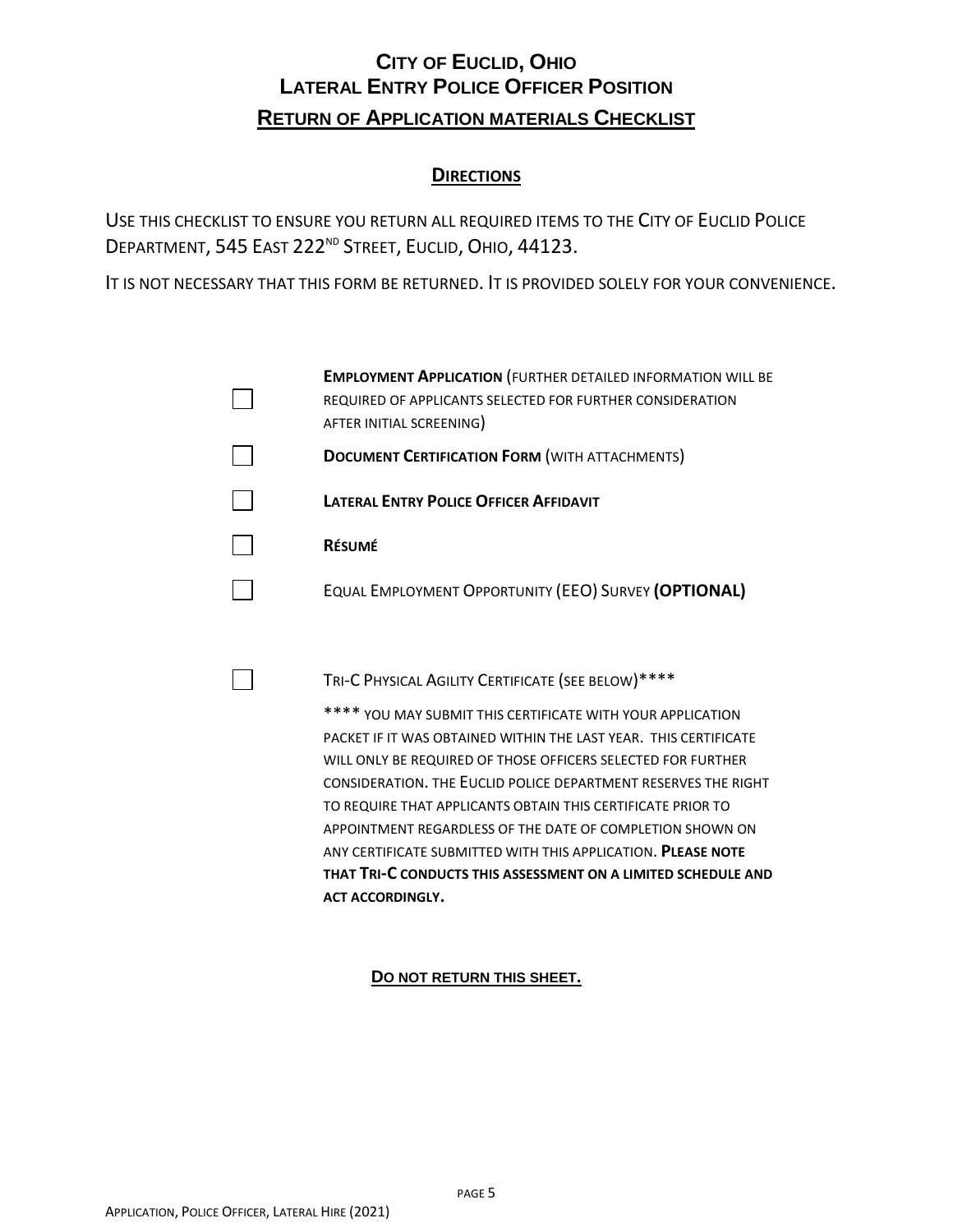### **APPLICATION FOR EMPLOYMENT**

EQUAL EMPLOYMENT POLICY: IT IS THE POLICY OF THE CITY OF EUCLID TO SEEK AND EMPLOY THE BEST QUALIFIED INDIVIDUALS FOR ALL POSITIONS, TO PROVIDE EQUAL OPPORTUNITY FOR THE ADVANCEMENT OF EMPLOYEES, INCLUDING UPGRADING, PROMOTION AND TRAINING, AND TO ADMINISTER THESE ACTIVITIES IN A MANNER WHICH WILL NOT DISCRIMINATE AGAINST ANY PERSON BECAUSE OF RACE, RELIGION, SEX, AGE, DISABILITY, COLOR OR NATIONAL ORIGIN.

| <b>PERSONAL INFORMATION</b> |                    |                   |                      |               |     |
|-----------------------------|--------------------|-------------------|----------------------|---------------|-----|
| <b>LAST NAME</b>            |                    | <b>FIRST NAME</b> |                      | MIDDILE INIT. |     |
|                             |                    |                   |                      |               |     |
| <b>HOME ADDRESS</b>         | <b>CITY</b>        |                   |                      | <b>STATE</b>  | ZIP |
|                             |                    |                   |                      |               |     |
| <b>HOME PHONE</b>           | <b>OTHER PHONE</b> |                   | <b>EMAIL ADDRESS</b> |               |     |
|                             |                    |                   |                      |               |     |

| <b>POSITION APPLIED FOR</b> |                    |                                               |  |
|-----------------------------|--------------------|-----------------------------------------------|--|
| DEPARTMENT: POLICE          | DEPT. NUMBER: 4243 | POSITION TITLE: POLICE OFFICER, LATERAL ENTRY |  |

| <b>EDUCATION</b>            |                                      |                           |                     |  |  |
|-----------------------------|--------------------------------------|---------------------------|---------------------|--|--|
| NAME OF SCHOOL AND LOCATION | <b>CIRCLE LAST YEAR</b><br>COMPLETED | TYPE OF DEGREE OR DIPLOMA | MAJOR AREA OF STUDY |  |  |
| COLLEGE                     | 123456                               |                           |                     |  |  |
|                             | <b>GRADUATE? Y N</b>                 |                           |                     |  |  |
| <b>HIGH SCHOOL</b>          | 9 10 11 12                           |                           |                     |  |  |
|                             | <b>GRADUATE? Y N</b>                 |                           |                     |  |  |

| <b>CONVICTION INFORMATION</b>                                                                                                      |               |                                                                    |  |                     |  |  |
|------------------------------------------------------------------------------------------------------------------------------------|---------------|--------------------------------------------------------------------|--|---------------------|--|--|
|                                                                                                                                    |               | CONVICTIONS WILL NOT NECESSARILY BAR AN APPLICANT FROM EMPLOYMENT. |  |                     |  |  |
| HAVE YOU EVER BEEN CONVICTED OF A CRIME OTHER THAN A MINOR TRAFFIC VIOLATION?<br>YES<br>N <sub>O</sub><br>(IF YES, COMPLETE BELOW) |               |                                                                    |  |                     |  |  |
| <b>DATE</b>                                                                                                                        | <b>REASON</b> | <b>DISPOSITION OF CASE</b>                                         |  | PLACE (CITY, STATE) |  |  |
|                                                                                                                                    |               |                                                                    |  |                     |  |  |
|                                                                                                                                    |               |                                                                    |  |                     |  |  |

| <b>EMPLOYMENT</b>                                     |                     |         |                   |                     |  |
|-------------------------------------------------------|---------------------|---------|-------------------|---------------------|--|
| <b>PRESENT EMPLOYER</b>                               |                     | ADDRESS |                   |                     |  |
| <b>DATE STARTED</b>                                   | <b>STARTING PAY</b> |         | <b>ENDING PAY</b> | <b>PHONE NUMBER</b> |  |
| <b>DUTIES PERFORMED</b>                               |                     |         |                   |                     |  |
| NAME, TITLE, AND PHONE NUMBER OF IMMEDIATE SUPERVISOR |                     |         |                   |                     |  |

I CERTIFY THAT THE INFORMATION CONTAINED IN THIS APPLICATION IS TRUE AND COMPLETE TO THE BEST OF MY KNOWLEDGE. I UNDERSTAND THAT FALSE STATEMENTS OR OMISSIONS ON THIS APPLICATION ARE GROUNDS FOR IMMEDIATE DISQUALIFICATION OR DISMISSAL UPON DISCOVERY THEREOF. I AUTHORIZE ALL PERSONS, SCHOOLS, COMPANIES, AND GOVERNMENT AGENCIES TO GIVE YOU ANY AND ALL INFORMATION CONCERNING MY BACKGROUND, PERSONAL OR OTHERWISE, AND RELEASE ALL PARTIES FROM LIABILITIES FOR ANY DAMAGE THAT MAY RESULT FROM FURNISHING THE SAME TO YOU. I UNDERSTAND THAT I MAY BE REQUIRED TO UNDERGO MEDICAL EXAMINATIONS BEFORE BEGINNING WORK TO DETERMINE MY ABILITY TO PERFORM THE DUTIES OF THE POSITION APPLIED FOR AND FAILURE TO UNDERGO SUCH MEDICAL EXAMINATIONS SHALL BE GROUNDS FOR DISQUALIFICATION.

IN CONSIDERATION OF MY EMPLOYMENT, I AGREE TO ABIDE BY THE CITY OF EUCLID'S ORDINANCES, AND THE POLICIES, PROCEDURES, RULES, AND REGULATIONS OF THE EUCLID POLICE DEPARTMENT. I UNDERSTAND THAT MY EMPLOYMENT AND COMPENSATION CAN BE TERMINATED WITH OR WITHOUT CAUSE AND WITH OR WITHOUT PRIOR NOTICE, AT ANY TIME, AT THE OPTION OF EITHER THE CITY OR MYSELF. I UNDERSTAND THAT NO MANAGER OR SUPERVISOR OTHER THAN THE MAYOR HAS ANY AUTHORITY TO EMPLOY PERSONS ON BEHALF OF THE CITY, BUT NOT CONTRARY TO THE FOREGOING.

I HEREBY AUTHORIZE THE CITY OF EUCLID TO RELEASE THIS APPLICATION TO PRIVATE OR PUBLIC EMPLOYERS SEEKING TO FILL JOB OPENINGS.

 $\frac{1}{2}$  ,  $\frac{1}{2}$  ,  $\frac{1}{2}$  ,  $\frac{1}{2}$  ,  $\frac{1}{2}$  ,  $\frac{1}{2}$  ,  $\frac{1}{2}$  ,  $\frac{1}{2}$  ,  $\frac{1}{2}$  ,  $\frac{1}{2}$  ,  $\frac{1}{2}$  ,  $\frac{1}{2}$  ,  $\frac{1}{2}$  ,  $\frac{1}{2}$  ,  $\frac{1}{2}$  ,  $\frac{1}{2}$  ,  $\frac{1}{2}$  ,  $\frac{1}{2}$  ,  $\frac{1$ **SIGNATURE** DATE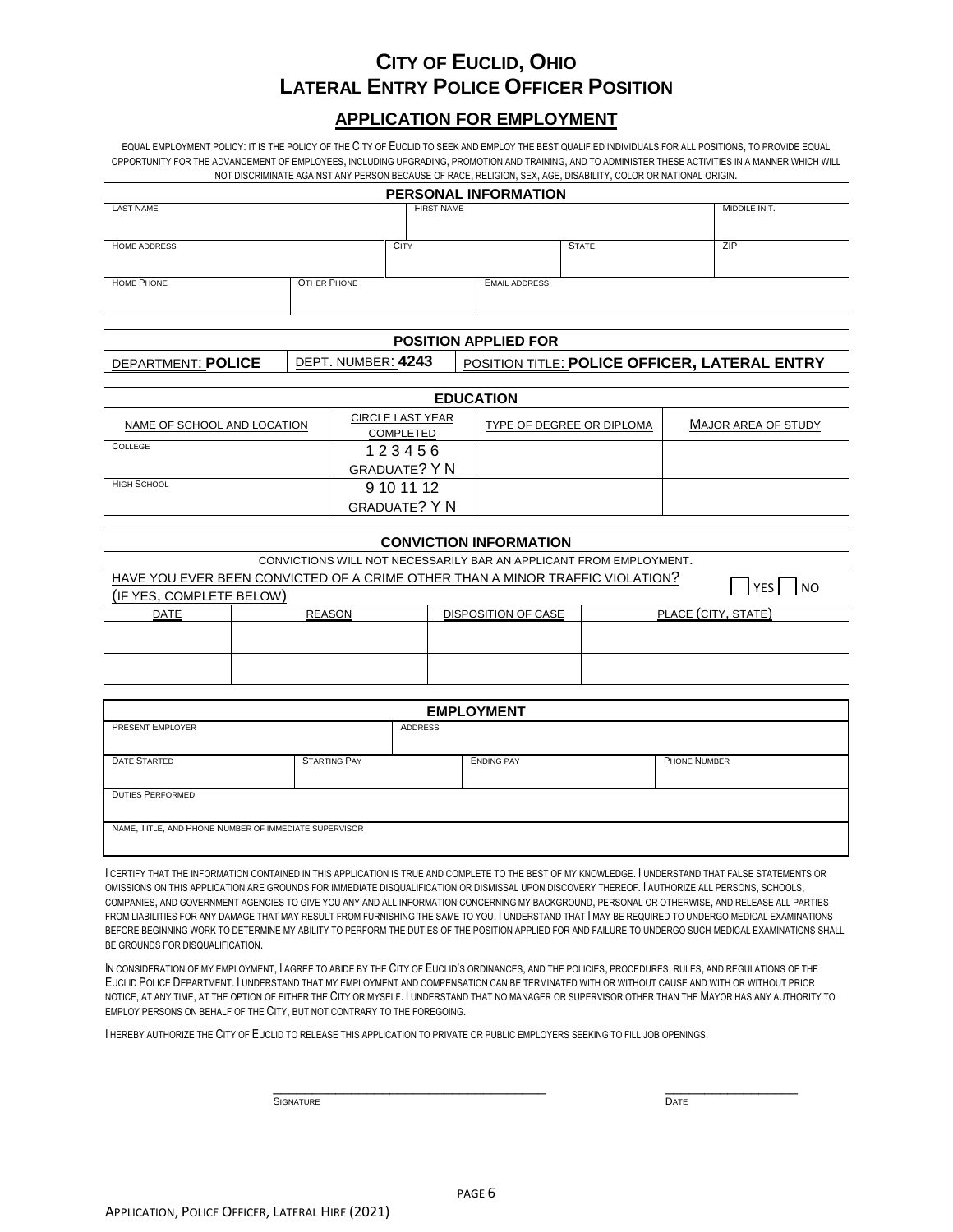## **CITY OF EUCLID, OHIO LATERAL ENTRY POLICE OFFICER POSITION DOCUMENT CERTIFICATION FORM**

## **DIRECTIONS**

Complete and return this form with a **copy of your OPOTA Peace Officer Training certificate** or OPOTA letter of Training Equivalency, and all other required documents to the City of Euclid Police Department, 545 East 222nd Street, Euclid, Ohio, 44123.

| PRINT YOUR NAME                   | DATE OF BIRTH                                              | SOCIAL SECURITY NUMBER           |                                                   |
|-----------------------------------|------------------------------------------------------------|----------------------------------|---------------------------------------------------|
| NAME OF HIGH SCHOOL               | DATE OF DIPLOMA                                            | IF NO DIPLOMA, DATE OF<br>G.E.D. | COPY OF DIPLOMA OR G.E.D. ATTACHED?<br> NO<br>YES |
| OHIO DRIVER'S LICENSE NUMBER?     | IF OUT-OF-STATE DRIVER'S LICENSE, NUMBER AND ISSUING STATE |                                  | COPY OF LICENSE ATTACHED?<br> NO<br>YES           |
| OPOTA TRAINING CERTIFICATE NUMBER | CERTIFICATE DATE (MM/YY)                                   |                                  | COPY OF CERTIFICATE ATTACHED?<br>NO<br>YES        |
| ACADEMY NAME AND TELEPHONE NUMBER |                                                            | ACADEMY COMMANDER NAME           |                                                   |

I CERTIFY THAT THE STATEMENTS CONTAINED HEREIN ARE TRUE TO THE BEST OF MY KNOWLEDGE AND BELIEF. I UNDERSTAND THAT FALSE STATEMENTS OR OMISSIONS ON THIS APPLICATION ARE GROUNDS FOR IMMEDIATE DISQUALIFICATION OR DISMISSAL UPON DISCOVERY THEREOF NO MATTER WHEN THE FALSIFICATION OR OMISSION IS DISCOVERED. I FURTHER ACKNOWLEDGE THAT ANY FALSEHOODS MAY SUBJECT ME TO PROSECUTION UNDER OHIO REVISED CODE SECTION 2921.13.

I AUTHORIZE ALL PERSONS, SCHOOLS, COMPANIES, AND GOVERNMENT AGENCIES TO GIVE YOU ANY AND ALL INFORMATION, PERSONAL OR OTHERWISE, THAT THEY MAY HAVE, AND I RELEASE ALL PARTIES FROM LIABILITY FOR ANY DAMAGE THAT MAY RESULT FROM FURNISHING SUCH INFORMATION.

I UNDERSTAND THAT I MAY BE REQUIRED TO UNDERGO FURTHER EXAMINATIONS TO INCLUDE, BUT NOT LIMITED TO, MEDICAL AND PSYCHOLOGICAL EXAMINATIONS BEFORE BEGINNING WORK TO DETERMINE MY ABILITY TO PERFORM THE DUTIES OF THE POSITION APPLIED FOR AND FAILURE TO UNDERGO SUCH EXAMINATIONS SHALL BE GROUNDS FOR DISQUALIFICATION.

IN CONSIDERATION OF MY EMPLOYMENT, I AGREE TO ABIDE BY THE CITY OF EUCLID'S ORDINANCES, AND THE POLICIES, PROCEDURES, RULES, AND REGULATIONS OF THE EUCLID POLICE DEPARTMENT. I UNDERSTAND THAT MY EMPLOYMENT AND COMPENSATION CAN BE TERMINATED WITH OR WITHOUT CAUSE AND WITH OR WITHOUT PRIOR NOTICE, AT ANY TIME, AT THE OPTION OF EITHER THE CITY OR ME. I UNDERSTAND THAT NO MANAGER OR SUPERVISOR OTHER THAN THE MAYOR HAS ANY AUTHORITY TO EMPLOY PERSONS ON BEHALF OF THE CITY, BUT NOT CONTRARY TO THE FOREGOING.

MY SIGNATURE BELOW INDICATES MY ACKNOWLEDGEMENT THAT THE ABOVE STATEMENTS APPLY EQUALLY TO ALL PORTIONS OF THIS APPLICATION AND TO ANY ADDITIONAL DOCUMENTS I HAVE ATTACHED, TO ALL OF WHICH I HAVE AFFIXED MY INITIALS AT THE BOTTOM RIGHT CORNER.

> \_\_\_\_\_\_\_\_\_\_\_\_\_\_\_\_\_\_\_\_\_\_\_\_\_\_\_\_\_\_\_\_\_\_\_ \_\_\_\_\_\_\_\_\_\_\_\_\_\_\_\_\_\_ SIGNATURE DATE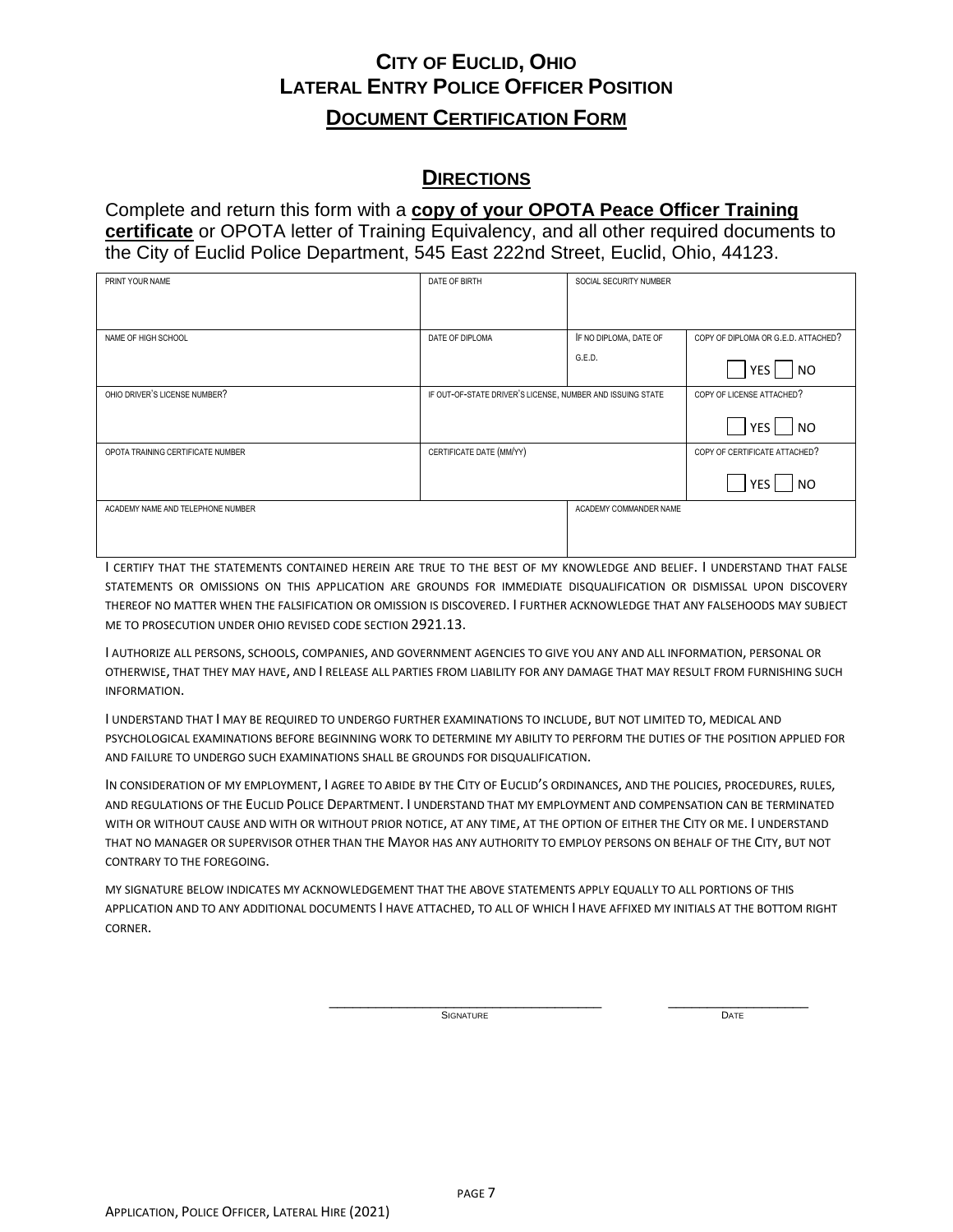### **AFFIDAVIT**

**DIRECTIONS:** READ EACH QUESTION BELOW CAREFULLY. MARK THE APPROPRIATE BOX (YES/NO) WITH AN "X".

ANY OMISSION ON THIS PAGE, OR ANSWERING "YES" TO ANY QUESTION **MAY** RESULT IN YOUR APPLICATION BEING REMOVED FROM FURTHER CONSIDERATION.

|    | <b>QUESTION</b>                                                                                                                                                    | <b>YES</b> | <b>NO</b> |
|----|--------------------------------------------------------------------------------------------------------------------------------------------------------------------|------------|-----------|
|    | 1. HAVE YOU EVER BEEN CONVICTED OF A FELONY?                                                                                                                       |            |           |
|    | 2. HAVE YOU EVER BEEN CONVICTED OF A MISDEMEANOR RELATED TO SEX CRIMES,<br>CRIMES AGAINST PERSONS, FRAUD, OR MORAL TURPITUDE?                                      |            |           |
|    | 3. HAVE YOU EVER HAD A DOMESTIC VIOLENCE RELATED ARREST, CONVICTION, DIVERSION,<br>OR EXPUNGEMENT?                                                                 |            |           |
|    | 4. HAVE YOU HAD ANY MISDEMEANOR CONVICTIONS, DIVERSIONS, OR EXPUNGEMENTS<br>WITHIN THE LAST THREE (3) YEARS?                                                       |            |           |
| 5. | HAVE YOU HAD ANY DUI CONVICTIONS, DIVERSIONS, EXPUNGEMENTS, OR BREATH TEST<br>REFUSALS IN THE PAST FIVE (5) YEARS?                                                 |            |           |
| 6. | HAVE YOU BEEN CONVICTED OF DUI MORE THAN ONCE?                                                                                                                     |            |           |
|    | 7. HAS YOUR DRIVER'S LICENSE BEEN SUSPENDED IN THE PAST FIVE (5) YEARS (NOT<br>INCLUDING SUSPENSIONS UNDER THE FINANCIAL RESPONSIBILITY ACT)?                      |            |           |
| 8. | HAVE YOU EVER ILLEGALLY SOLD, DELIVERED, DISTRIBUTED, OR MANUFACTURED<br>DRUGS?                                                                                    |            |           |
| 9. | HAVE YOU EVER USED ILLEGAL NARCOTICS OR ABUSED PRESCRIPTION DRUGS AFTER<br>HAVING BEEN EMPLOYED BY ANY LAW ENFORCEMENT AGENCY OR IN A LAW<br>ENFORCEMENT CAPACITY? |            |           |

MY SIGNATURE BELOW CONSTITUTES MY CERTIFICATION THAT MY RESPONSES ARE TRUE AND COMPLETE. MY SIGNATURE FURTHER CONSTITUTES MY AUTHORIZATION FOR THE CITY OF EUCLID TO INVESTIGATE THE FACTS SUBMITTED AND FOR THOSE WITH RELEVANT INFORMATION TO RELEASE SUCH INFORMATION TO THE CITY OF EUCLID.

I FURTHER UNDERSTAND AND AGREE THAT SHOULD ANY INVESTIGATION DISCLOSE ANY SUCH MISREPRESENTATION, FALSIFICATION, OMISSION, OR CONCEALMENT OF FACT, MY APPLICATION MAY BE REJECTED AND MY NAME REMOVED FOR FURTHER CONSIDERATION FROM THE ELIGIBILITY LIST, OR I MAY BE TERMINATED FROM EMPLOYMENT WITH THE CITY OF EUCLID POLICE DEPARTMENT NO MATTER WHEN THE FALSIFICATION OR OMISSION IS DISCOVERED.

**I FURTHER CERTIFY THAT THE EMAIL ADDRESS PROVIDED ON THE APPLICATION FOR EMPLOYMENT IS UNDER MY SOLE CONTROL, AND ANY COMMUNICATION TO THIS EMAIL ADDRESS IS PRESUMED RECEIVED BY ME, AND ANY EMAIL RECEIVED FROM THIS ADDRESS IS PRESUMED FROM ME.**

|                                                       | <b>SIGNATURE</b> | DATE |
|-------------------------------------------------------|------------------|------|
|                                                       |                  |      |
| SWORN TO BEFORE ME AND SUBSCRIBED IN MY PRESENCE THIS | DAY OF           |      |
|                                                       |                  |      |
|                                                       | NOTARY PUBLIC    |      |
|                                                       |                  |      |